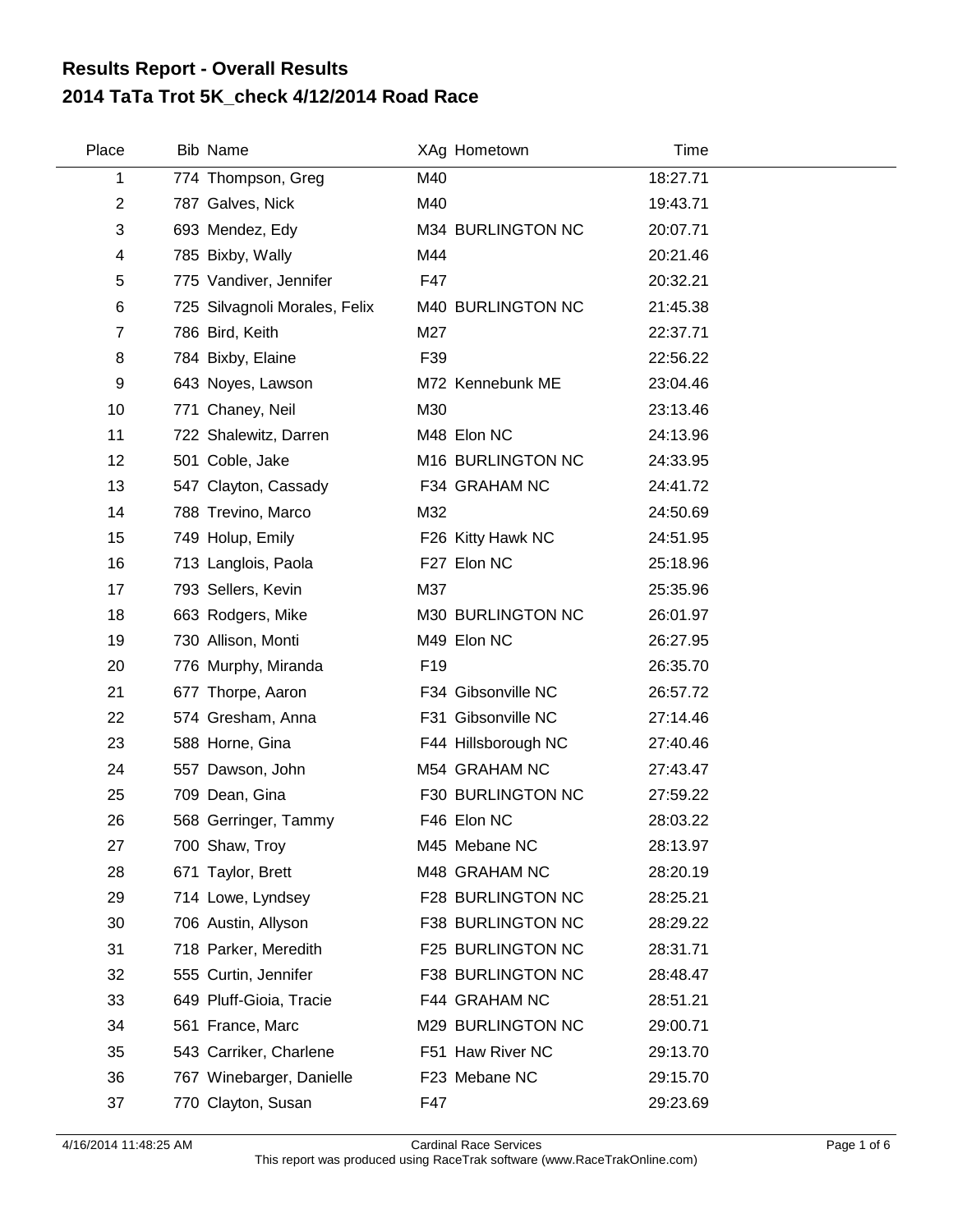| Place | <b>Bib Name</b>             |                 | XAg Hometown       | Time     |  |
|-------|-----------------------------|-----------------|--------------------|----------|--|
| 38    | 668 Simmons, Tricia         |                 | F25 Haw River NC   | 29:26.97 |  |
| 39    | 791 Cox, Caroline           | F <sub>9</sub>  |                    | 29:27.69 |  |
| 40    | 792 Cox, John               | M44             |                    | 29:27.73 |  |
| 41    | 593 Johnson, Jessica        |                 | F30 Mebane NC      | 29:37.71 |  |
| 42    | 572 Grainger, Angela        |                 | F51 BURLINGTON NC  | 29:40.47 |  |
| 43    | 689 Young, Kelly            |                 | F42 Elon NC        | 29:50.22 |  |
| 44    | 763 Pannell, John           |                 | M50 BURLINGTON NC  | 29:50.46 |  |
| 45    | 794 Sellers, Rachel         | F <sub>29</sub> |                    | 29:54.97 |  |
| 46    | 560 France, Lauren          |                 | F27 BURLINGTON NC  | 30:01.20 |  |
| 47    | 697 Rhodes, Susanne         |                 | F39 BURLINGTON NC  | 30:05.23 |  |
| 48    | 562 freeman, kathy          |                 | F38 Gibsonville NC | 30:05.95 |  |
| 49    | 703 Winter, Marna           |                 | F38 BURLINGTON NC  | 30:05.96 |  |
| 50    | 717 Papandrea, Roselee      |                 | F47 BURLINGTON NC  | 30:15.20 |  |
| 51    | 745 Hemingway, Marilyn      |                 | F55 Reidsville NC  | 30:23.20 |  |
| 52    | 656 Quinby, Ellen           |                 | F27 Mebane NC      | 30:40.72 |  |
| 53    | 632 Mills, Catherine        |                 | F34 BURLINGTON NC  | 31:03.22 |  |
| 54    | 585 Hogg, Joanna            |                 | F24 Haw River NC   | 31:10.46 |  |
| 55    | 587 Holt, Brandon           |                 | M27 GRAHAM NC      | 31:11.20 |  |
| 56    | 584 Hinely, Lynette         |                 | F42 Elon NC        | 31:16.20 |  |
| 57    | 594 Johnson, Stefanie       |                 | F48 GRAHAM NC      | 31:18.46 |  |
| 58    | 752 Jones, Traci            |                 | F39 GRAHAM NC      | 31:19.21 |  |
| 59    | 559 Edwards, Sarah          |                 | F32 BURLINGTON NC  | 31:20.46 |  |
| 60    | 773 Leonard, Emily          | F <sub>12</sub> |                    | 31:28.71 |  |
| 61    | 633 Mitchell, Natalie       |                 | F30 BURLINGTON NC  | 31:28.96 |  |
| 62    | 789 Payton, Zeke            | M11             |                    | 31:45.96 |  |
| 63    | 662 Riley, Heather          |                 | F35 Haw River NC   | 31:54.46 |  |
| 64    | 708 Chilton, Kevin          |                 | M44 GRAHAM NC      | 31:56.21 |  |
| 65    | 500 Carroll, Donna          |                 | F58 Gibsonville NC | 32:16.45 |  |
| 66    | 586 Holmes, Jeanna D        |                 | F33 Burlington NC  | 32:46.21 |  |
| 67    | 729 Allison, Linda          |                 | F49 Elon NC        | 32:55.22 |  |
| 68    | 545 Chandler, Leah          |                 | F24 Carrboro NC    | 32:57.72 |  |
| 69    | 653 Porterfield, Brandon    |                 | F29 GRAHAM NC      | 33:05.71 |  |
| 70    | 720 peyton, crystal         |                 | F39 GRAHAM NC      | 33:06.97 |  |
| 71    | 534 Starman, Nicholas       |                 | M30 Hampstead NC   | 33:07.46 |  |
| 72    | 564 Gallovich, Paul         |                 | M40 BURLINGTON NC  | 33:07.47 |  |
| 73    | 546 Chatham, Lindsay        |                 | F31 Liberty NC     | 33:08.96 |  |
| 74    | 715 Lundquist, Nancy        |                 | F38 BURLINGTON NC  | 33:26.22 |  |
| 75    | 506 Holley, Pamela          |                 | F30 Whitsett NC    | 33:33.71 |  |
| 76    | 739 Corbett, Sr., Jefferson | M50             |                    | 33:35.97 |  |
| 77    | 579 Hall, Rebecca           |                 | F35 Burlington NC  | 33:46.20 |  |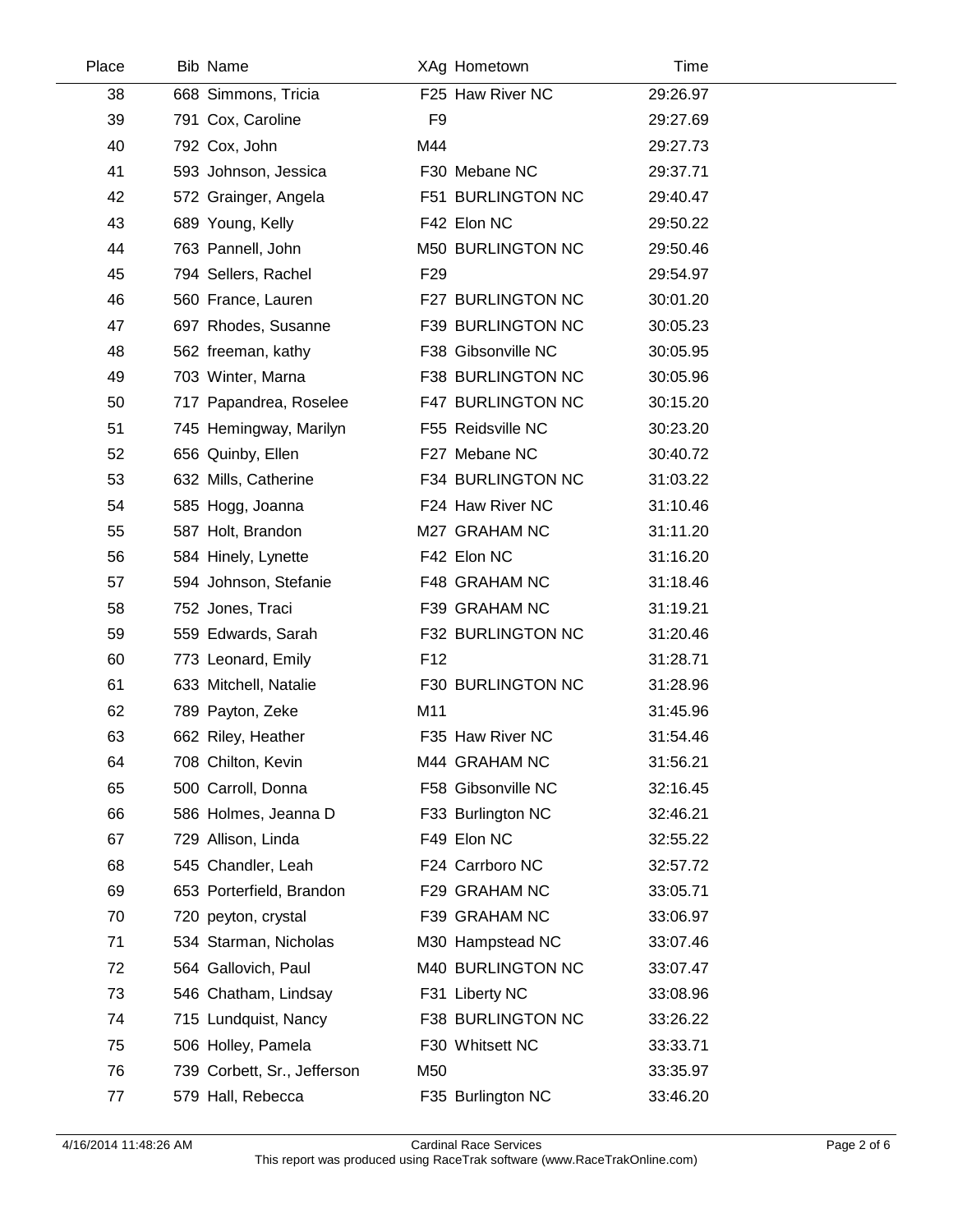| Place | Bib Name                 |     | XAg Hometown         | Time     |  |
|-------|--------------------------|-----|----------------------|----------|--|
| 78    | 688 Wrightenberry, Emily |     | F26 Burlington NC    | 33:48.46 |  |
| 79    | 658 Ray, Kenny           |     | M62 Raleigh NC       | 33:59.46 |  |
| 80    | 710 Foley, Rebecca       |     | F46 Gibsonville NC   | 34:09.70 |  |
| 81    | 738 Corbett, Keisha      | F30 |                      | 34:12.73 |  |
| 82    | 732 Brown, Tina          |     | F42 Liberty NC       | 34:12.96 |  |
| 83    | 744 Hein, Leah           |     | F35 BURLINGTON NC    | 34:33.97 |  |
| 84    | 657 Ray, Kathy           |     | F51 Raleigh NC       | 34:57.71 |  |
| 85    | 553 Crabtree, Lisa       |     | F41 Haw River NC     | 35:22.70 |  |
| 86    | 503 Donaldson, Christy   |     | F31 Alamance NC      | 35:25.21 |  |
| 87    | 666 Shearer, Ben         |     | M23 Warwick RI       | 35:27.72 |  |
| 88    | 573 Gregory, Jamie       |     | F31 Snow Camp NC     | 35:33.22 |  |
| 89    | 647 Pieper, Joe          |     | M31 Mebane NC        | 35:36.20 |  |
| 90    | 684 Williams, Crystal    |     | F29 Burlington NC    | 35:42.46 |  |
| 91    | 592 Jeffries, Jacqueline |     | F52 Burlington NC    | 35:43.71 |  |
| 92    | 642 Norriss, Megan       |     | F29 BURLINGTON NC    | 35:47.97 |  |
| 93    | 664 Seagroves, Kathleen  |     | F41 BURLINGTON NC    | 35:55.72 |  |
| 94    | 554 Craver, Terri        |     | F46 Greensboro NC    | 35:57.46 |  |
| 95    | 655 Quesada, Marianela   |     | F39 BURLINGTON NC    | 36:02.96 |  |
| 96    | 721 Seiler, Lori         |     | F50 Alamance NC      | 36:09.45 |  |
| 97    | 516 McCrickard, Lance    |     | M37 BURLINGTON NC    | 36:09.46 |  |
| 98    | 696 POLANCO, SANDRA      |     | F34 Burlington NC    | 36:14.47 |  |
| 99    | 565 Gaudreault, Nadia    |     | F40 BURLINGTON NC    | 36:53.47 |  |
| 100   | 678 VaLeu, Tracy         |     | F43 GRAHAM NC        | 37:01.45 |  |
| 101   | 661 Richmond, Pershell   |     | F40 BURLINGTON NC    | 37:05.20 |  |
| 102   | 637 Morton, Denise       |     | F60 BURLINGTON NC    | 37:08.97 |  |
| 103   | 699 Shaw, Stephanie      |     | F41 Mebane NC        | 37:11.44 |  |
| 104   | 682 Welch, Christina     |     | F44 Burlington NC    | 37:13.71 |  |
| 105   | 567 Gerringer, Lisa      |     | F48 Gibsonville NC   | 37:48.46 |  |
| 106   | 698 SANTIBANEZ, ANA      |     | F37 Apex NC          | 37:52.22 |  |
| 107   | 537 Bennett, Beatrice    |     | F42 Haw River NC     | 38:01.46 |  |
| 108   | 563 Gaffner, Katie       |     | F31 winston-salem NC | 38:16.47 |  |
| 109   | 790 Gaffner, Sierra      | M9  |                      | 38:16.71 |  |
| 110   | 515 McCrickard, Ivy      |     | F34 BURLINGTON NC    | 38:19.22 |  |
| 111   | 599 Lister, Lindsay      |     | F16 Warwick RI       | 38:23.21 |  |
| 112   | 628 Madden, Lauren       |     | F33 BURLINGTON NC    | 38:27.49 |  |
| 113   | 629 Madden III, Wayman   |     | M33 BURLINGTON NC    | 38:28.71 |  |
| 114   | 801 Osborne, Jon         | M27 |                      | 38:37.22 |  |
| 115   | 716 Osborne, Jana        |     | F25 Gibsonville NC   | 38:47.98 |  |
| 116   | 650 Poinsett, Amber      |     | F29 Alamance NC      | 39:27.47 |  |
| 117   | 679 Wagoner, Jenny       |     | F37 BURLINGTON NC    | 39:31.95 |  |

 $\overline{\phantom{a}}$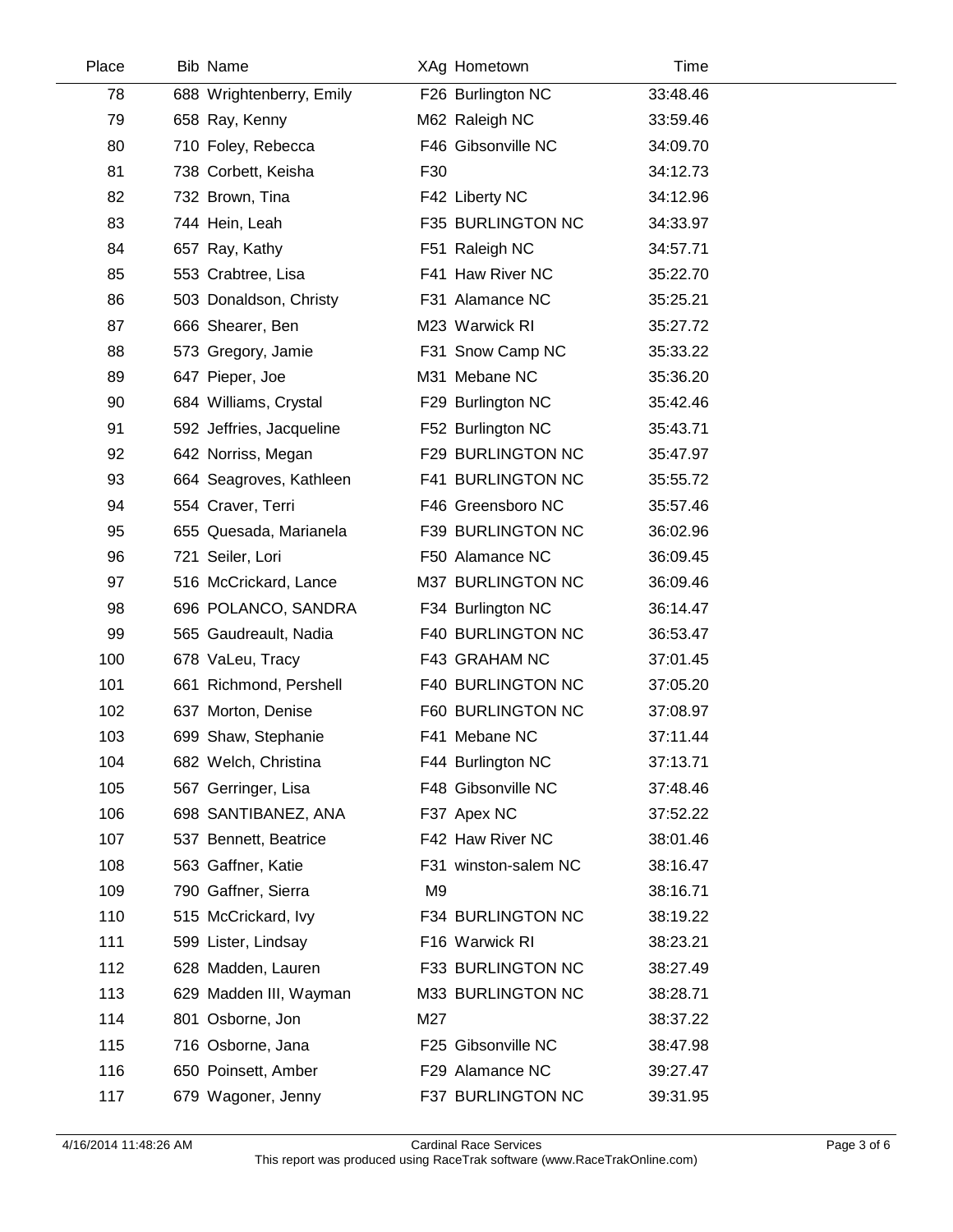| Place | <b>Bib Name</b>         |                 | XAg Hometown             | Time     |  |
|-------|-------------------------|-----------------|--------------------------|----------|--|
| 118   | 641 Nicholson, Rachelle |                 | F42 Durham NC            | 39:43.73 |  |
| 119   | 558 Dumont, Tina        |                 | F46 Winston Salem NC     | 39:44.21 |  |
| 120   | 695 POLANCO, NORA       |                 | F55 Durham NC            | 39:55.96 |  |
| 121   | 765 Pierce, Courtenay   |                 | F35 Mebane NC            | 39:57.45 |  |
| 122   | 757 Lowe, Dylan         |                 | M11 Reidsville NC        | 40:04.19 |  |
| 123   | 733 Bumper, Sydney      |                 | F9 Burlington NC         | 40:04.20 |  |
| 124   | 681 Ward, Renee         |                 | F48 Burlington NC        | 40:08.47 |  |
| 125   | 669 Smith, Beverly      |                 | F41 Mebane NC            | 40:08.97 |  |
| 126   | 581 Hawley, Rachel      |                 | F27 GRAHAM NC            | 40:09.96 |  |
| 127   | 660 Redcay, Cindi       |                 | F58 BURLINGTON NC        | 40:11.46 |  |
| 128   | 692 LOPEZ, KAREN        |                 | F31 Burlington NC        | 40:25.69 |  |
| 129   | 800 Fitzgerald, Robin   | F43             |                          | 41:23.71 |  |
| 130   | 672 Taylor, Joann       |                 | F42 GRAHAM NC            | 41:23.72 |  |
| 131   | 533 Starman, Chrissy    |                 | F28 Hampstead NC         | 41:36.23 |  |
| 132   | 676 Thompson, Jennifer  |                 | <b>F45 BURLINGTON NC</b> | 41:36.23 |  |
| 133   | 724 Shelton, Bethany    |                 | F19 BURLINGTON NC        | 41:38.21 |  |
| 134   | 654 Porterfield, Leslie |                 | F29 GRAHAM NC            | 41:38.22 |  |
| 135   | 778 King, Christian     | F27             |                          | 41:41.46 |  |
| 136   | 777 Ingle, Katie        | F <sub>23</sub> |                          | 42:19.72 |  |
| 137   | 600 Lister, Stacie      |                 | F49 Warwick RI           | 42:29.19 |  |
| 138   | 502 Davis, Jonnie       |                 | F34 Apex NC              | 43:02.72 |  |
| 139   | 508 Jamison, Ashley     |                 | F34 Whitsett NC          | 43:04.94 |  |
| 140   | 552 Cox, Diane          |                 | F61 Greensboro NC        | 43:28.45 |  |
| 141   | 539 Brown, Robin        |                 | <b>F48 BURLINGTON NC</b> | 43:41.46 |  |
| 142   | 636 Morrison, Steve     |                 | M33 BURLINGTON NC        | 44:08.49 |  |
| 143   | 635 Morrison, Linda     |                 | F29 BURLINGTON NC        | 44:09.22 |  |
| 144   | 550 Clendenin, Megan    |                 | F35 Winston Salem NC     | 44:19.71 |  |
| 145   | 799 Tran, Lisa          | F39             |                          | 44:44.72 |  |
| 146   | 798 Cockerham, Nicole   | F41             |                          | 44:44.97 |  |
| 147   | 734 Burns, Amy          |                 | F36 Sanford NC           | 45:12.72 |  |
| 148   | 748 Hodges, Sheree      |                 | F5 Sanford NC            | 45:16.47 |  |
| 149   | 575 Gwynn, Catherine    |                 | F16 Burlington NC        | 45:48.21 |  |
| 150   | 687 Wrenn, Tina         |                 | F16 Elon NC              | 45:48.46 |  |
| 151   | 665 Serrano, Rachel     |                 | F48 Huntersville NC      | 46:11.21 |  |
| 152   | 595 Junco, Lourdes      |                 | F57 Huntersville NC      | 46:12.96 |  |
| 153   | 536 Acosta, Marisol     |                 | F53 Huntersville NC      | 46:13.22 |  |
| 154   | 727 Snead, Elizabeth    |                 | F31 GRAHAM NC            | 46:17.97 |  |
| 155   | 670 Straughan, Brittney |                 | F24 Mebane NC            | 46:38.46 |  |
| 156   | 644 Orzell, Joy         |                 | F47 Burlington NC        | 46:54.21 |  |
| 157   | 639 Murphy, Jean        |                 | F44 Burlington NC        | 47:06.95 |  |
|       |                         |                 |                          |          |  |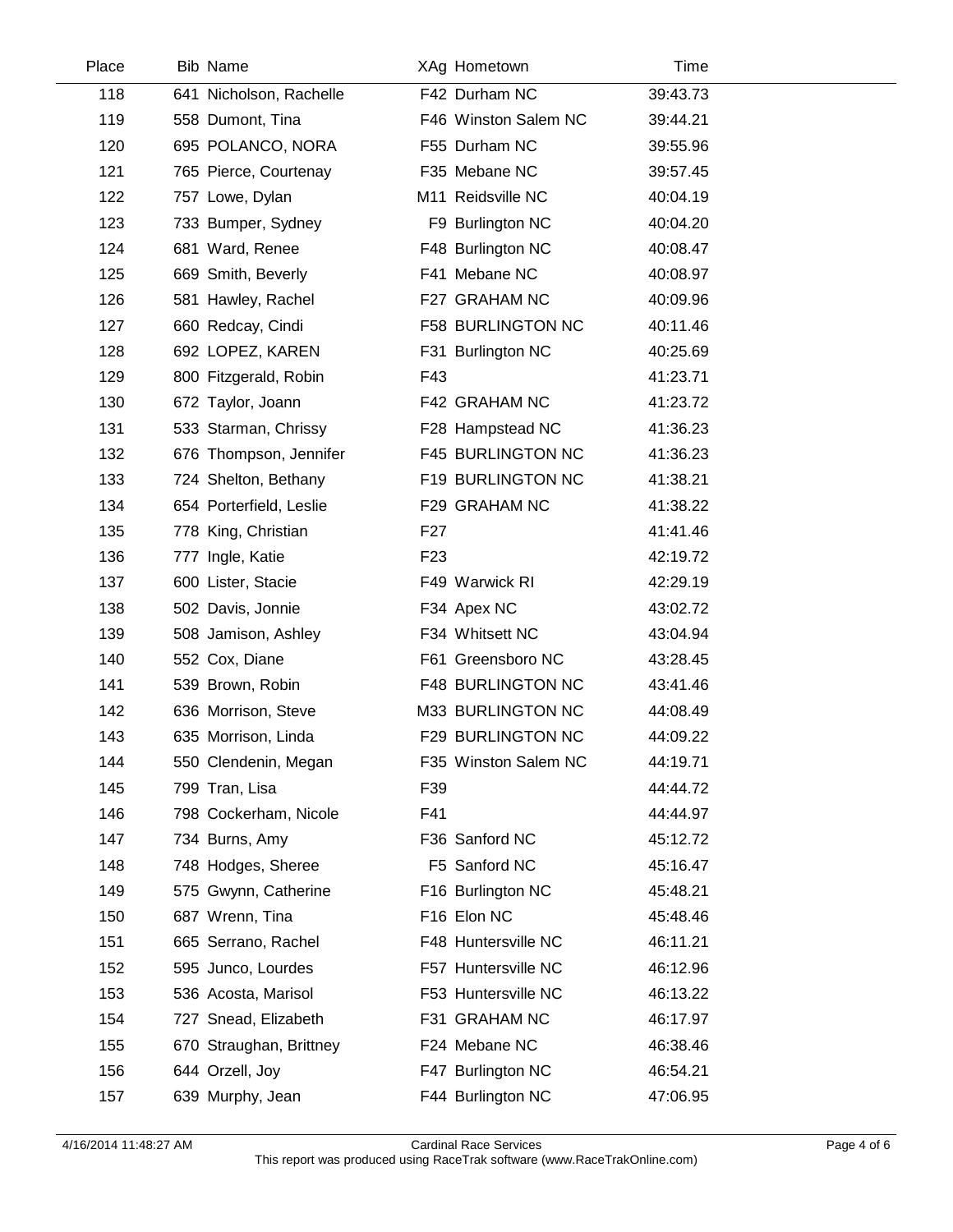| Place | <b>Bib Name</b>         | XAg Hometown             | Time     |  |
|-------|-------------------------|--------------------------|----------|--|
| 158   | 540 Burton, Roslane     | F44 Burlington NC        | 47:07.20 |  |
| 159   | 755 Lowe, Chameka       | F30 Reidsville NC        | 47:24.46 |  |
| 160   | 514 Marvin, Melissa     | F33 Burlington NC        | 47:41.20 |  |
| 161   | 596 Keesee, Gerdia      | F67 Reidsville NC        | 49:32.45 |  |
| 162   | 570 Gibson, Kelly       | F29 Haw River NC         | 50:04.46 |  |
| 163   | 569 Gibson, Kay         | F64 BURLINGTON NC        | 50:04.97 |  |
| 164   | 576 Gwynn, Sadler       | F16 Burlington NC        | 50:17.97 |  |
| 165   | 686 Wrenn, Tina         | F39 Elon NC              | 50:18.96 |  |
| 166   | 760 Martindale, Brian   | M41 BURLINGTON NC        | 50:32.47 |  |
| 167   | 513 Martindale, Brianne | F36 BURLINGTON NC        | 50:35.20 |  |
| 168   | 675 thigpen, wendy      | F47 Hillsborough NC      | 50:48.72 |  |
| 169   | 566 Geda, Aric          | M50 Hillsborough NC      | 50:48.72 |  |
| 170   | 740 Crisp, Roslyn       | F57 BURLINGTON NC        | 50:53.96 |  |
| 171   | 766 Wilson, Lori        | F43 Yanceyville NC       | 50:53.97 |  |
| 172   | 711 Gandee, Joyce       | F57 Efland NC            | 51:16.72 |  |
| 173   | 743 Haith, Zuri         | F25 Greensboro NC        | 51:18.21 |  |
| 174   | 582 Henderson, Candace  | F33 Whitsett NC          | 51:30.46 |  |
| 175   | 517 Medlin, Tenesha     | F34 GRAHAM NC            | 51:36.20 |  |
| 176   | 530 Riggsbee, Jill      | F40 Whitsett NC          | 51:36.21 |  |
| 177   | 535 Welch, Holly        | F15 Mebane NC            | 52:39.21 |  |
| 178   | 518 O'Neal, Amy         | F47 Mebane NC            | 52:39.46 |  |
| 179   | 768 O'Neal, Danny       | M46                      | 52:54.95 |  |
| 180   | 549 Clendenin, Martye   | F59 Julian NC            | 52:56.97 |  |
| 181   | 750 Hooper, Hannah      | F20 Burlington NC        | 53:04.47 |  |
| 182   | 747 Hinton, Ashley      | F25 Elon NC              | 53:05.21 |  |
| 183   | 759 Lowe-Bumper, Karen  | F42 Burlington NC        | 53:34.46 |  |
| 184   | 728 Thomas, Jeanne      | <b>F44 BURLINGTON NC</b> | 53:55.72 |  |
| 185   | 723 Shelton, Barb       | F48 BURLINGTON NC        | 53:57.21 |  |
| 186   | 751 Jones, Linda        | F72 Elon NC              | 53:59.22 |  |
| 187   | 762 Mooney, Betsy       | F64 Elon NC              | 54:00.71 |  |
| 188   | 796 McCrickard, Eric    | M36                      | 54:02.49 |  |
| 189   | 795 McCrickard, Aleta   | F52                      | 54:02.71 |  |
| 190   | 735 Clark, Ashlee       | F30 Durham NC            | 54:14.98 |  |
| 191   | 737 Corbett, Jefferson  | M24 Durham NC            | 54:24.73 |  |
| 192   | 754 Lowe, Amber         | F21 Reidsville NC        | 54:32.47 |  |
| 193   | 756 Lowe, Cherry        | F49 Reidsville NC        | 54:32.96 |  |
| 194   | 736 Corbett, Dorothy    | F54                      | 54:36.96 |  |
| 195   | 525 Patterson, Jennifer | F29 BURLINGTON NC        | 55:00.96 |  |
| 196   | 648 pile, paula         | F59 Greensboro NC        | 55:04.97 |  |
| 197   | 527 Patterson, Lisa     | F51 Elon NC              | 55:13.21 |  |